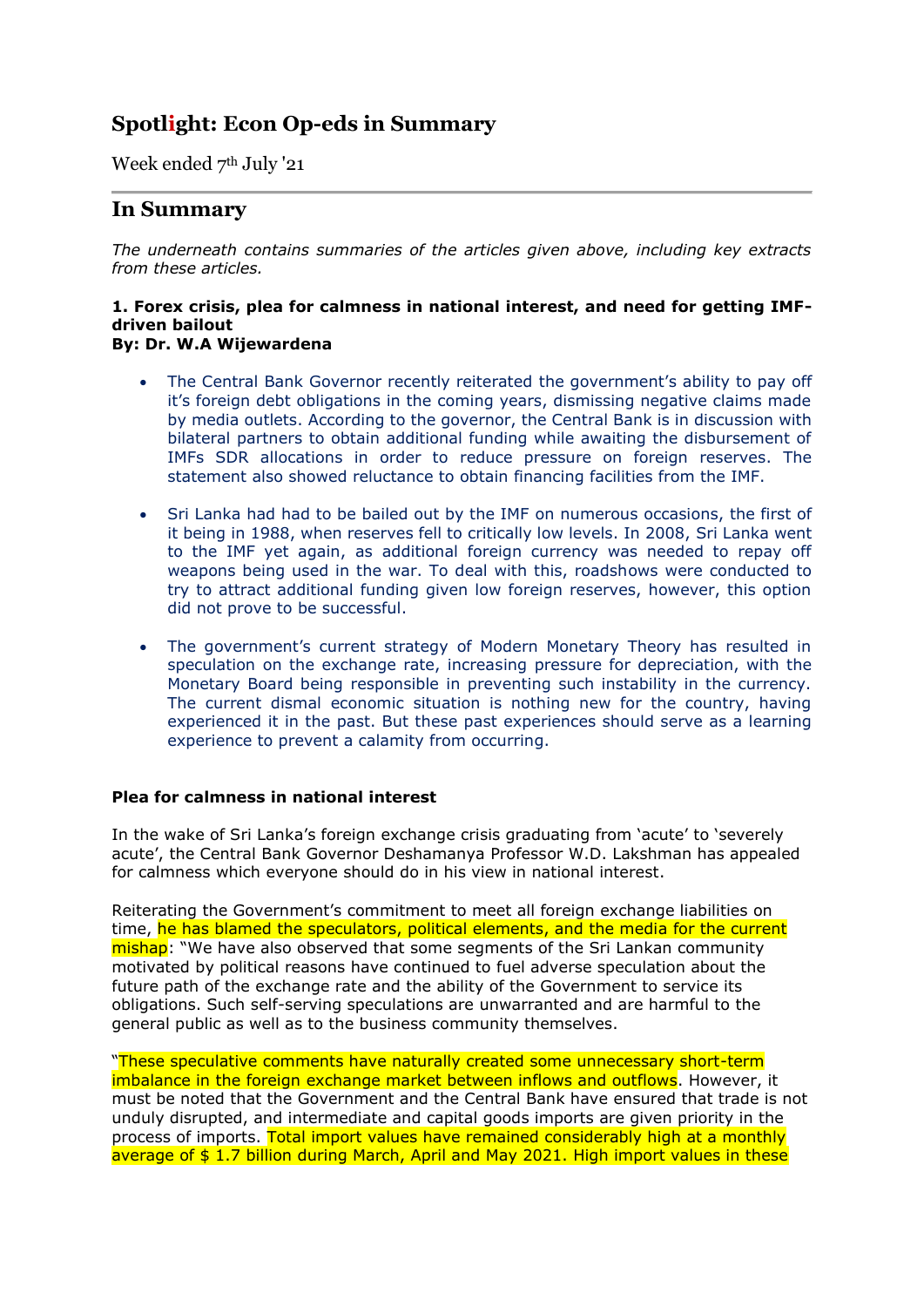months show that importers, particularly of essential goods, have not been overly inconvenienced as the published media reports claim."

## **Practice of blaming others for the mishaps in the economy**

This is not the first time Governor Lakshman has blamed market participants for the continuous downturn in the economy. Calling critics as purveyors of doom and gloom who do not understand the alternative economic policy being pursued by the Government of President Gotabaya Rajapaksa, he had confidently said that the Government had the economy well in hand. The fallacy in his charge was presented by this writer in an article in this series.

## **Market going in panic mode defies CB fixed rates**

After his plea for calmness, the market became chaotic and panicked. When commercial banks had failed to meet the customers' demand for foreign currency at the exchange rates announced by the Central Bank, a parallel curb market had sprung up to fill the vacuum. The exchange rate announced by the Central Bank was Rs. 202 per US dollar. But in the curb market it went up to Rs. 215 to 220 per US dollar defying the intention of the Bank to maintain the rate at the low level.

A day later, it is reported that it has fallen to Rs. 225 to 226 level and still there are no sellers dollars in the black market at those rates. Markets do not act in national interest as Governor Lakshman has wished. They would act in collective market interest wiping out losses and gains and eventually reaching a new market position which economists call 'market equilibrium'. The role of the Central Bank is to facilitate this process by conducting prudent policies. Hence, plea for acting in national interest cannot substitute prudent policy stances.

#### **Crisis is not unexpected**

The present severely acute crisis was not totally unanticipated. It was a gradual deterioration from around 2013 and independent economic analysts had warned the governments in power about its dire consequences. This writer in an article in this series warned the new President Gotabaya Rajapaksa about the impending external sector crisis as follows: "As revealed by the Central Bank statistics, in the next 12-month period, the total foreign debt servicing commitments comprising both the repayment of the principal and the payment of interest will amount to  $$6$  billion. This is made up of the Government's commitments amounting to \$ 4.8 billion and those of the private sector by about \$ 1.2 billion.

"The country's liquid foreign exchange balances after taking out the illiquid gold reserves at end-November 2019 had been some \$ 6.5 billion and if it is used for debt payments. its foreign exchange reserves would fall to a critically low level. Thus, Gota's problem is slightly different from those of the private sector borrowers."

"The latter may be having rupee funds to meet its commitments and its problem is lack dollars in the country. Gota's problem is that he has neither rupees nor dollars to do so. Hence, he has no alternative but to borrow abroad to fill his coffers and use those proceeds to repay his loan commitments. This strategy, known as loan recycling and used by all the previous successive governments, would provide only a temporary solution to the country. It adds to Gota's, woes and, if continued unabated, those of any future administration to come to power as well".

## **Money printing by following MMT philosophy**

However, instead of heeding to this warning, the Government and the Central Bank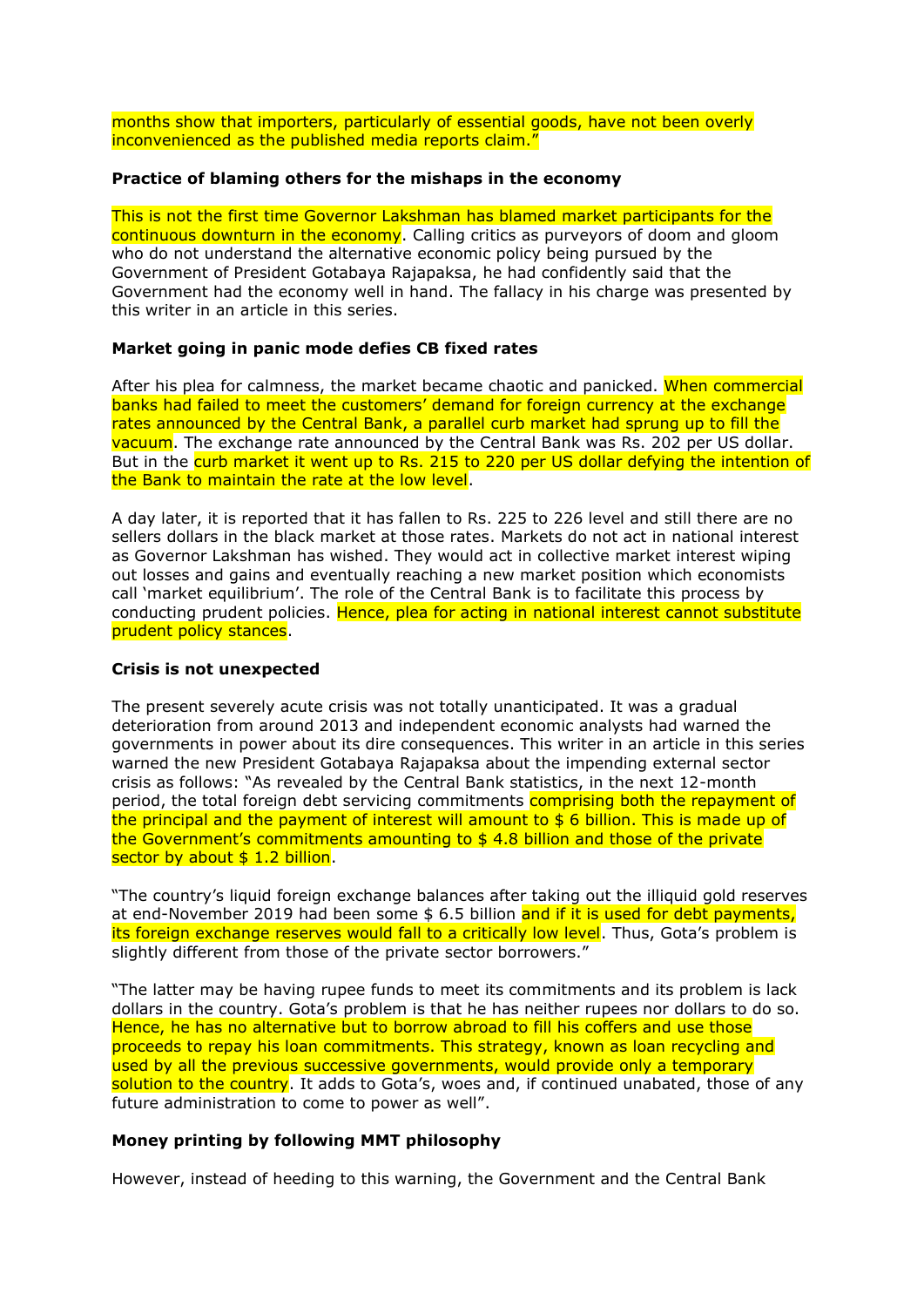continued with the adoption of the prescribed by a breakaway economic school calling itself Modern Monetary Theorists. In terms of this policy stance, there is nothing wrong in financing the Government budget by getting the banking sector to create new money, known as money printing in common parlance, because that new money by increasing the total demand in the economy will pave way for economic prosperity.

Accordingly, the total money stock in the country which the Central Bank defines as M2b increased during December 2019 and May 2021 by Rs. 2,409 billion or 32% from Rs. 7,624 billion to Rs. 10,033 billion. The Government's borrowing from the banking sector during this period exceeded this growth and it amounted to Rs. 2,683 billion. This number was made up of Rs. 693 billion by the Central Bank and Rs. 1,993 billion by commercial banks. Hence, the Government was wholly responsible for the total money creation in the economy during this period. This is Modern Monetary Theory at work.

## **Stabilising the exchange rate through arm-twisting methods**

Now there is no escape and this excessive creation of money has caused the country's foreign reserves to fall putting pressure on the exchange rate to depreciate in the market. The Central Bank on its side sought to hold on to the exchange rate by supplying dollars from the country's foreign reserves to the market. When this was no longer possible, it tried to adopt an *unconventional tactic that could be called 'immoral* suasion' or arm-twisting of the forex dealers in commercial banks.

Accordingly, banks had to keep their selling rate of dollars at Rs. 202 per US dollar. This gave rise to panic in the market and the much-maligned speculation on the exchange rate by some market participants. After sowing the seeds for speculation, it is now unwarranted for the Central Bank to blame the speculators.

## **Decline in foreign reserves**

The result has been a sharp decline in the foreign reserves of the country. At end 2019, the usable official foreign reserves after adjusting for the gold balance amounted to \$7 billion. This has fallen to \$ 3.6 billion at end May 2021. Given an import bill of \$ 18 billion during the next 12-month period, this is sufficient to finance only 2.4 months of imports of the country. Accordingly, the usable official foreign reserves have fallen to a critically low level today.

The Central Bank expects to boost these reserves by adopting two strategies. One is going for some temporary arrangements with China, India, and Bangladesh by exchanging Sri Lanka rupees for Chinese Yuan in the case of China and for dollars in the case of India and Bangladesh, an arrangement known as a SWAP facility. The other is getting some \$ 800 million from the International Monetary Fund or IMF when it makes a new allocation of its book currency called Special Drawing Rights or SDRs.

This plan of boosting reserves could not convince the market participants, and the result was the overnight development of a curb market with a high exchange rate at around Rs. 225 and Rs. 226 per US dollar.

#### **Previous occasions in which Sri Lanka was bailed out by IMF**

There had been two previous occasions when Sri Lanka's foreign reserves had fallen to such critically low levels. One was in 1988 when the country had been at the height of the JVP insurrection. The other was in 2008 when the war with LTTE has escalated to a point of no return. On both occasions, Sri Lanka was rescued by IMF and the lessons learned from those exercises could be a guidance to Governor Lakshman.

#### **Bailout in 1988**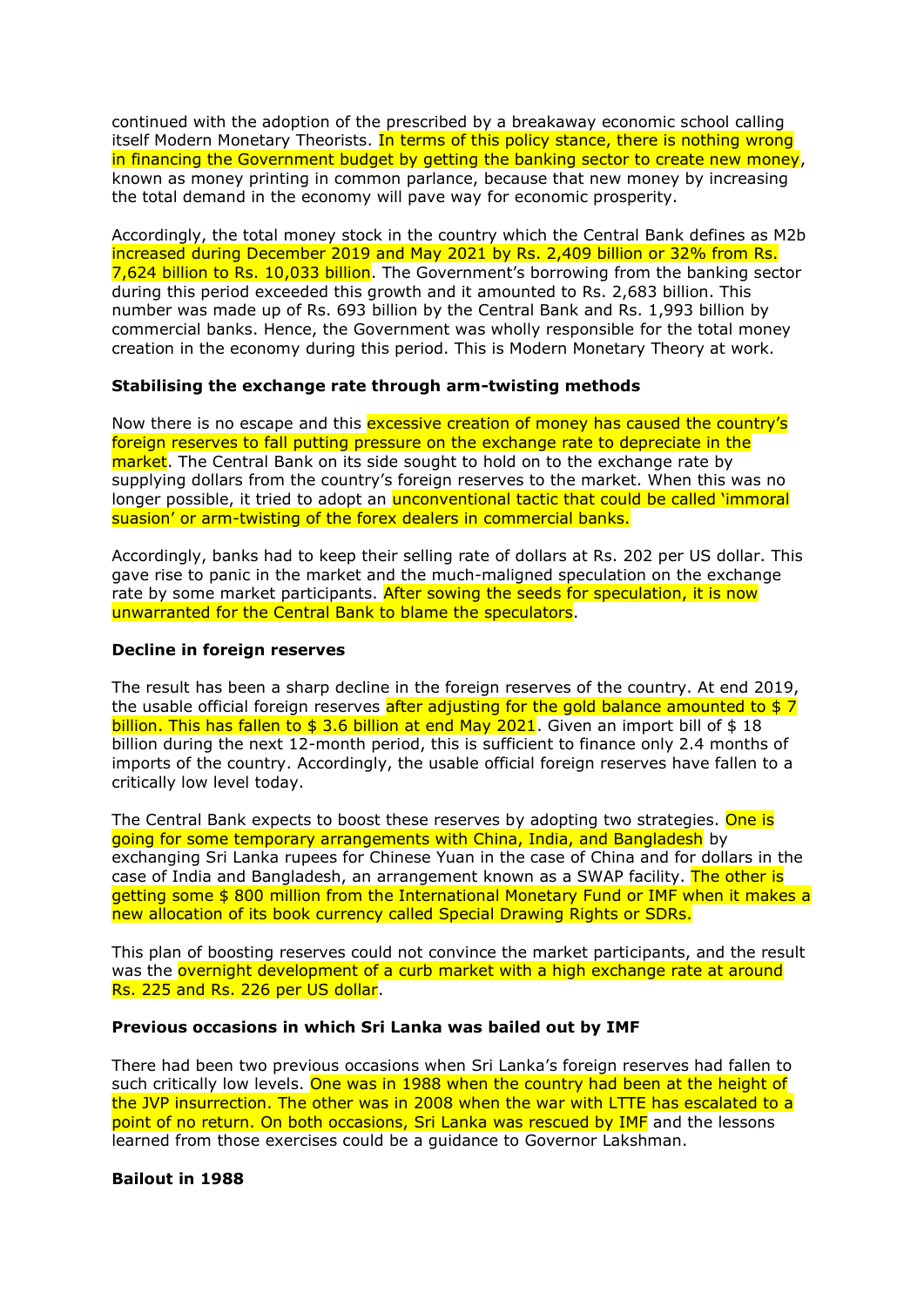In 1988, Sri Lanka's foreign reserves fell to \$ 277 million which was sufficient for financing only 1.2 months of the imports of the country for the next 12 months. Governor Warnasena Rasaputra, supported by Treasury Secretary W.M. Thilakaratna and coordinated by Sri Lanka's Alternative Executive Director at the Fund A.S. Jayawardena, went for a Structural Adjustment Facility of SDR 156 million with IMF. It was a tough negotiation for Governor Rasaputra who had served as Sri Lanka's Alternative Executive Director at the Fund before he became the Governor in 1978.

All resources in the Economic Research Department of the Central Bank were directed toward this exercise. It was a back-and-forth negotiation agreeing and disagreeing and finally coming to a consensus. IMF approved the facility in March that year and Sri Lanka made the first drawing toward the end of the year. This facility created confidence in Sri Lanka among the foreign investors, and from 1990 onward, the country was able to record surpluses in the balance of payments adding to its foreign reserves. A catastrophe was thus avoided by the timely action of Governor Rasaputra.

## **Multipronged approach in 2008**

In 2008, foreign reserves fell to \$ 2,560 million which was sufficient to finance only two months of the estimated imports of the country for the next 12 months. The country was at war and the armed forces were fighting it in the field. Quite different from this war, there was a separate financial war being fought by Governor Ajith Nivard Cabraal and Treasury Secretary Sumith Abeysinghe.

That war involved securing the necessary foreign exchange to pay for weapons being used by armed forces which were in the fields. China had supplied weapons to Sri Lanka on three months' credit. The Bank of Ceylon which had opened letters of credit or LCs on behalf of the Ministry of Defence had to meet the LC obligations once the bills matured. For that, the Central Bank had to provide foreign exchange to BOC, but it did not have enough foreign exchange in its reserves.

#### **A strenuous road show**

I recall Governor Cabraal making several initiatives to bolster the depleting foreign exchange reserves. One was to make Sri Lanka's maiden International Sovereign Bond or ISB issue of \$500 million. Since it was Sri Lanka's first-time entry to the ISB market, the country had to conduct a series of road shows in major international financial centres to lure prospective investors. Governor Cabraal led a team of high officials consisting of those from the Central Bank, Ministry of Finance, People's Bank and the Bank of Ceylon and visited financial centres like Singapore, Hong Kong, Tokyo, Frankfurt, London, New York and Los Angeles. Altogether he addressed close to 50 road show meetings and the exercise was a success.

The other was to send teams of Central Bank officers to visit main countries in which Sri Lankan Diaspora was living to coax them to invest in Sri Lanka government securities in foreign currencies. Accordingly, different teams were sent to the Middle East, Europe, London, USA and Oceania. I led the team that visited this last place, Oceania. We met Sri Lankan Diaspora in Melbourne, Sydney, Canberra, and Wellington. But these missions were not a success since Sri Lankan Diaspora was not so patriotic as Governor Cabraal had expected.

# **Bailout by IMF**

In these circumstances, the only source for Sri Lanka was IMF. Governor Cabraal supported by Treasury Secretary Sumith Abeysinghe and coordinated by Dharma Dheerasinghe from the Fund started negotiations with IMF. There were hiccups in the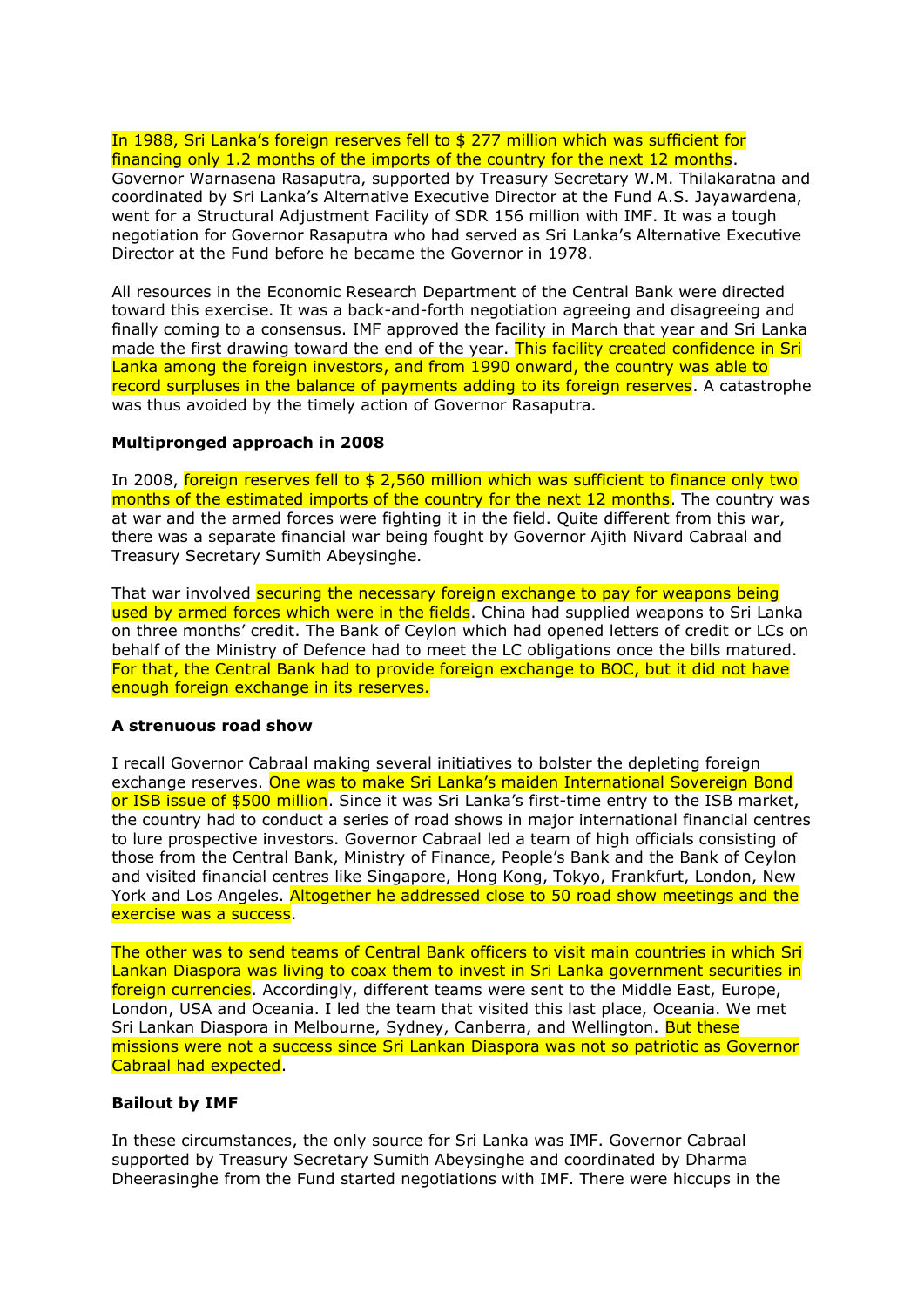process. When things began to fall into the right path, IMF was hesitant in approving the facility. I recall India coming to Sri Lanka's help at that point. Indian Finance Minister Pranab Mukerji who was the Governor of the IMF's Board of Governors representing the Constituency that included Sri Lanka gave an ultimatum to the Fund. He declared that if IMF did not approve of this facility, India would provide these funds to Sri Lanka. It did the trick and IMF approved of an Extended Credit Facility of SDR 1,653 million for Sri Lanka in September 2009. This action boosted the country's foreign reserves to \$5.357 million by end 2009 and \$ 7,197 million a year later.

## **Need for saner action**

It is the responsibility of the Monetary Board to protect the rupee domestically and internationally. On previous occasions, the Board stood valiantly to perform this duty by being flexible in its stance. As I have reported above, even the Treasury secretaries who are Government officials supported these prudent policies fully. There are three independent board members who represent people and not the Government. They have a duty by the nation to perform. If they fail, there is an irrecoverable loss to Sri Lanka rupee.

The above episodes have been related to emphasise that the present crisis is not the only occasion where Sri Lanka had undergone such crises. On both occasions, the respective Governors did not appeal to the sentiments of national interest of people but took concrete action to face the problem head on. I hope this would serve as a learning experience for all those who are at the top of the Central Bank today.

[For the full article](https://www.ft.lk/opinion/Forex-crisis-plea-for-calmness-in-national-interest-and-need-for-getting-IMF-driven-bailout/14-719992) – Refer Daily FT

## **2. Inappropriate economic policies in a weak state of the economy By Nimal Sanderatne**

- The recent economic policies which would adversely affect agriculture seems to be adding on to Sri Lanka's economic woes. These policies will directly depress incomes, increase prices of consumer goods, decrease food availability as well as aggravate poverty and starvation. It would further divert the country away from self-sufficiency in food production.
- The recent fertilizer ban is expected to reduce local food production and export crops such as tea, ultimately affecting the country's export earnings. Food imports will rise as local production would be insufficient to meet the demand increasing the import costs. All while the GSP plus concession by the EU is at risk.
- There is no argument that organic food is best for health as well as the environment. However, totally relying on organic food will lead to severe food shortages. Sri Lanka could promote organic food for a niche market with a higher price, but in order to avoid severe shortages, Sri Lanka will have to rely on chemical fertilizer. Partial organic and inorganic farming is most suitable under given circumstances.

The country is heading towards a severe economic crisis. External finances are perilously low; foreign debt repayments are large; weak public finances severely limit the capacity of the government to take adequate measures to alleviate the escalating poverty by providing income support and prevent starvation or stimulate economic growth.

These fragile financial conditions are **compounded by inappropriate policies**. The sudden banning of chemical fertiliser is a clear example of this. It will reduce agricultural output, increase import expenditure, reduce export earnings and decrease incomes of farmers and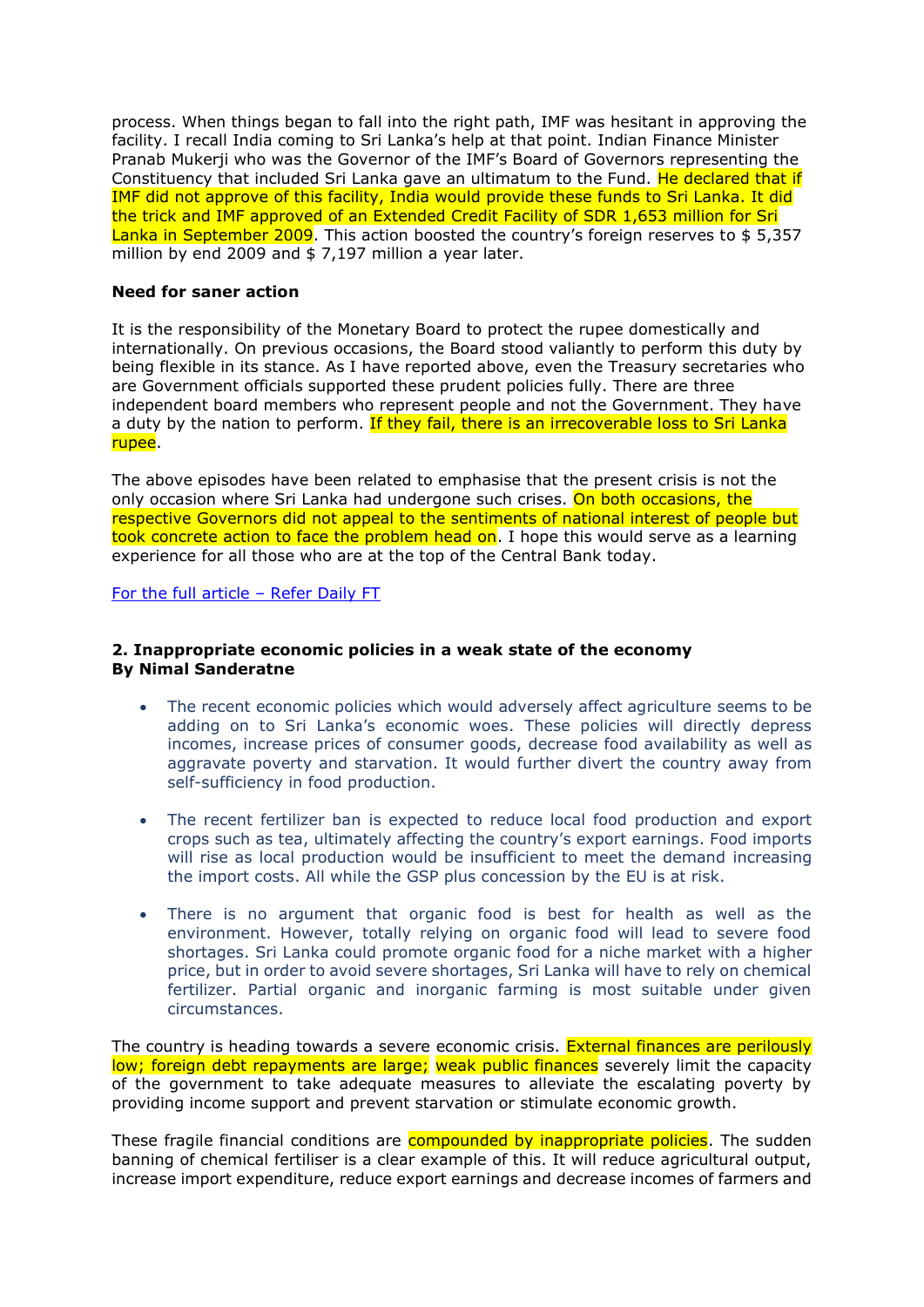agricultural workers. Food prices are likely to soar. Large-scale hunger and starvation is likely if there aren't adequate food imports.

## **Policies**

Inappropriate economic policies and ineffective administration have depressed incomes, increased prices of essential consumer items, decreased food availability and accessibility and **aggravated** poverty and starvation.

#### **Fertiliser ban**

In this economic context, the banning of fertiliser has added fuel to the burning economic crises. Undoubtedly the economy is heading towards a crisis of severe proportions where hunger and starvation would reach huge proportions.

#### **Food production**

The banning of chemical fertiliser will reduce food production by more than half that of last year, deny incomes to a large proportion of the rural community engaged in farming or dependent on it. Rural poverty would be widespread.

## **Export crops**

The lack of fertilizer, weedicides and pesticides for tea cultivation would decrease tea production on estates and smallholdings and tea export earnings would decrease. This would deprive smallholders who produce 80 percent of tea their livelihoods.

#### **Food imports**

The sharp fall in rice and food production would necessitate the *import of a large quantity* of rice in an international grain market where grain prices are nearly 50 percent higher than a year ago. The fact that the Government is calling for tenders to import 150,000 metric tons of rice is evidence of the shortfall in production and the need for imports. Wheat imports too have increased this year.

#### **Cause**

The root cause for this predicament is the expected **shortfall in rice production this Yala** due to the lack of fertiliser. If the Maha paddy cultivation that begins around September too is deprived of fertiliser, there

would be a **huge reduction in paddy production**.

## **Impact**

The impact of the ban on chemical fertilisers is to reduce food and export crop production drastically, deprive farmers of their livelihoods, increase the incidence of poverty and hunger, increase import expenditure and reduce export earnings.

#### **Export earnings**

The reduction in agricultural export earnings at a time when manufactured exports are under threat of a withdrawal of the GSP plus concession by the EU is catastrophic. Although a Government spokesman is confident that the withdrawal of GSP plus would not matter, export manufacturers consider it a severe threat. The **Apparel Exporters Association has** said that it will affect the country's exports severely. Furthermore, if other countries that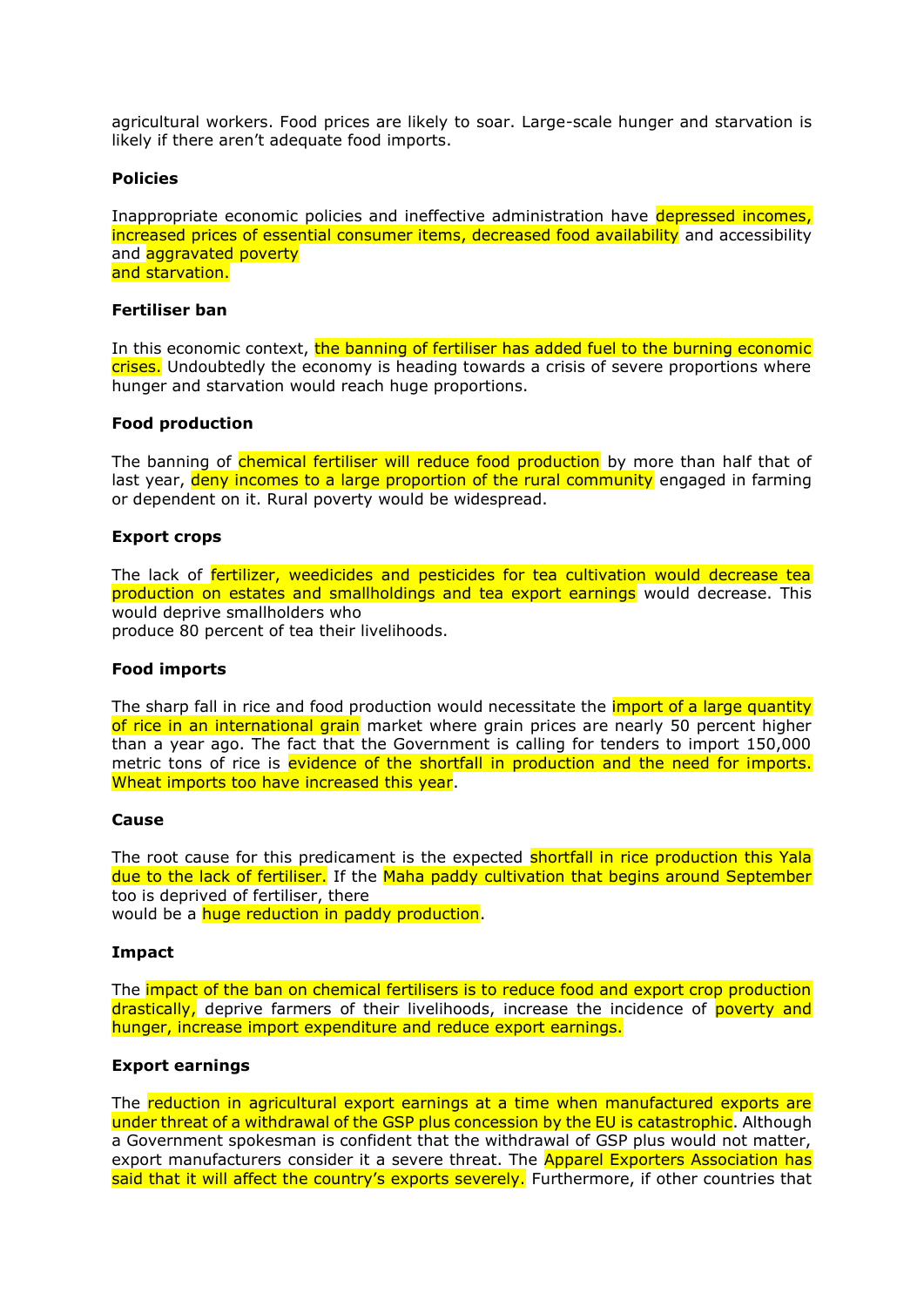are main markets for our manufactured exports also withdraw concessions, the country's exports would be seriously jeopardised.

## **Misconception**

The apparent divergence of views on the adoption of organic agriculture is a misconception. Everyone agrees that organic agriculture is superior to cultivation with chemical fertilisers, insecticides and pesticides. Organic agriculture is good for the environment, organic food is healthier and less harmful to health. Agronomists and other scientists do not disagree on this.

It is also true that small extents of land are successfully cultivated organically. These crops are sold at a much higher prices, locally as well as exported to niche markets. About 21 percent of world agriculture is organic.

## **Organic agriculture**

The critical issue is that organic agriculture cannot produce adequate food to feed the world population. No country in the world has a large proportion of its land under organic agriculture.

Bhutan that tried to convert to organic agriculture reverted to conventional agriculture. About a third of their agriculture is organic cultivation. The US, Australia, Switzerland, China and India have large extents under organic cultivation. Yet most of their produce is not organic.

## **Paddy production**

It is estimated that production of our staple rice will fall by over half. This implies that the country that is more or less self-sufficient in rice in a normal year would need to import about 250,000 metric tons. And that would not be organically cultivated rice.

The paddy output this Yala and in Maha 2021/22 would be much lower as we are hardly prepared for extensive organic cultivation. Next Maha may be a season of hardly any cultivation of paddy.

#### **Tea**

The fall in production of tea and other export crops mean a drastic reduction of export earnings that we can ill-afford. Smallholder cultivation would be the worst affected and most damaging to exports.

## **External finances**

When the need of the hour is to strengthen our external reserves by increasing exports and decreasing imports, the banning of chemical fertiliser, pesticides and insecticides would increase imports and reduce exports. That in a nutshell is the paramount issue.

#### **Retrospective reflection**

In the 1950s, the country imported over one half of the requirements of food. This included rice, wheat flour, sugar, poultry and a wide variety of foods like lentils (dhal), chilies and other condiments.

Particularly significant is the fact that Sri Lanka imported over one-half of the country's rice requirements to feed a population of about seven million. Last year, as in recent years,